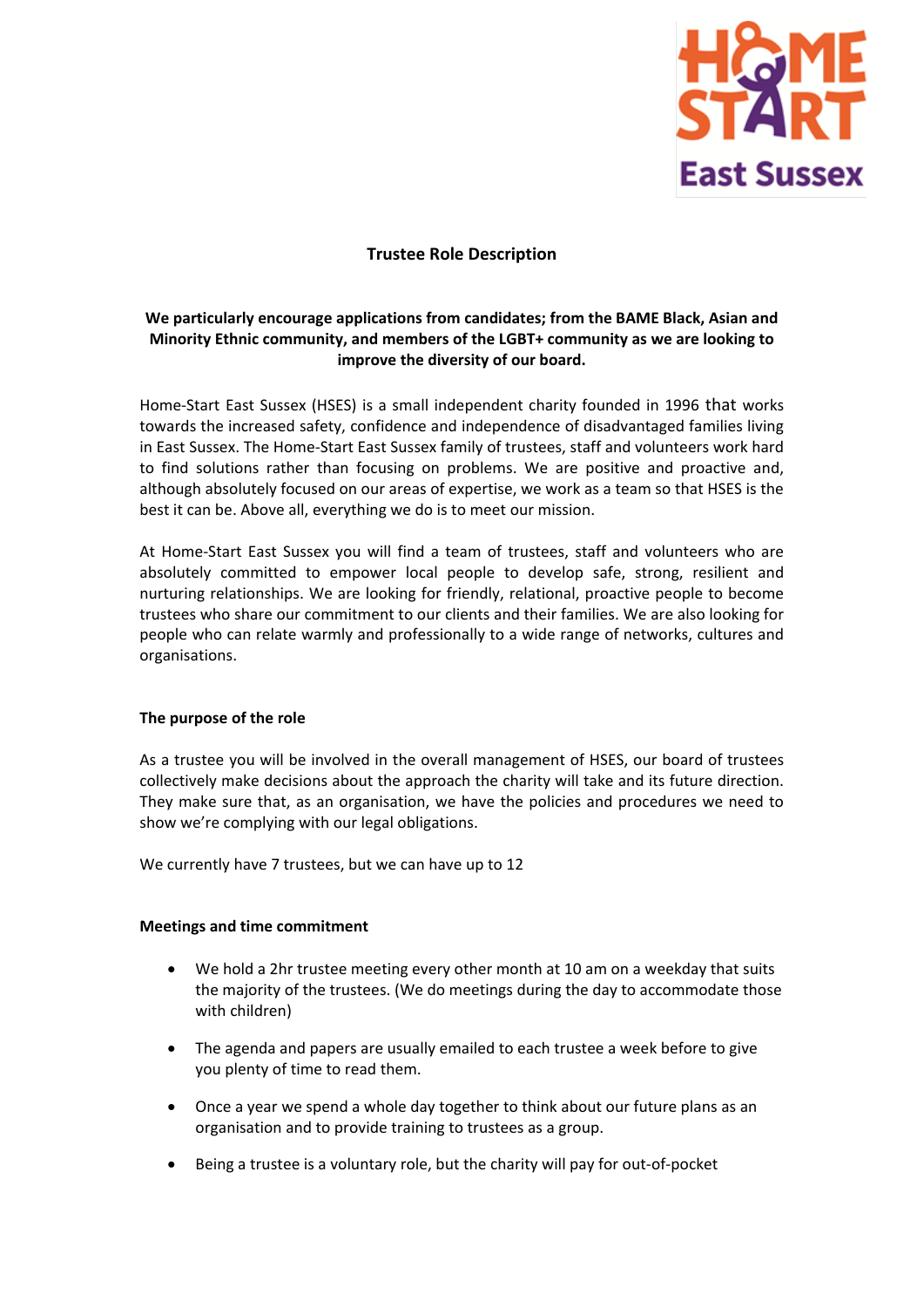expenses for travel to trustee meetings or childcare costs so you can attend meetings.

- Meetings are currently taking place over zoom, and it is likely that meetings will continue to alternate between in person and online after the pandemic.
- Trustees are also usually asked to join a subcommittee in line with their experience which will meet approximately once a quarter.

### **Person Specification**

#### Essential Criteria

- Commitment to the aims of the charity.
- An understanding of equality, diversity & inclusion.
- Good, independent judgement.
- Compassionate and empathetic
- Ability to think creatively.
- Willingness to speak their mind.
- Understanding and acceptance of the legal duties, responsibilities and liabilities of trusteeship (this will be made clear to you during the interview process).
- Ability to work effectively as a member of a team.
- Abiding by Nolan's seven principles of public life: selflessness, integrity, objectivity accountability, openness, honesty and leadership.
- Being an ambassador for the charity
- Ensuring that the charity's valuables are protected
- Ability to engage with people of diverse backgrounds
- Ability to maintain a practical, careful and considered approach when dealing with complex issues.
- Self-motivated
- Willingness and ability to undertake relevant training
- Ability to work in a team
- Ability to attend board meetings every two months on a weekday morning
- A big picture person

## **Desirable**

Experience in one or more of the following areas

- An understanding of the issues affecting the people we work with which can include lived experience of some of the issues addressed by HSES (having a baby, challenges around being a parent, domestic abuse and/or coming from a marginalised community)
- Financial background
- PR background